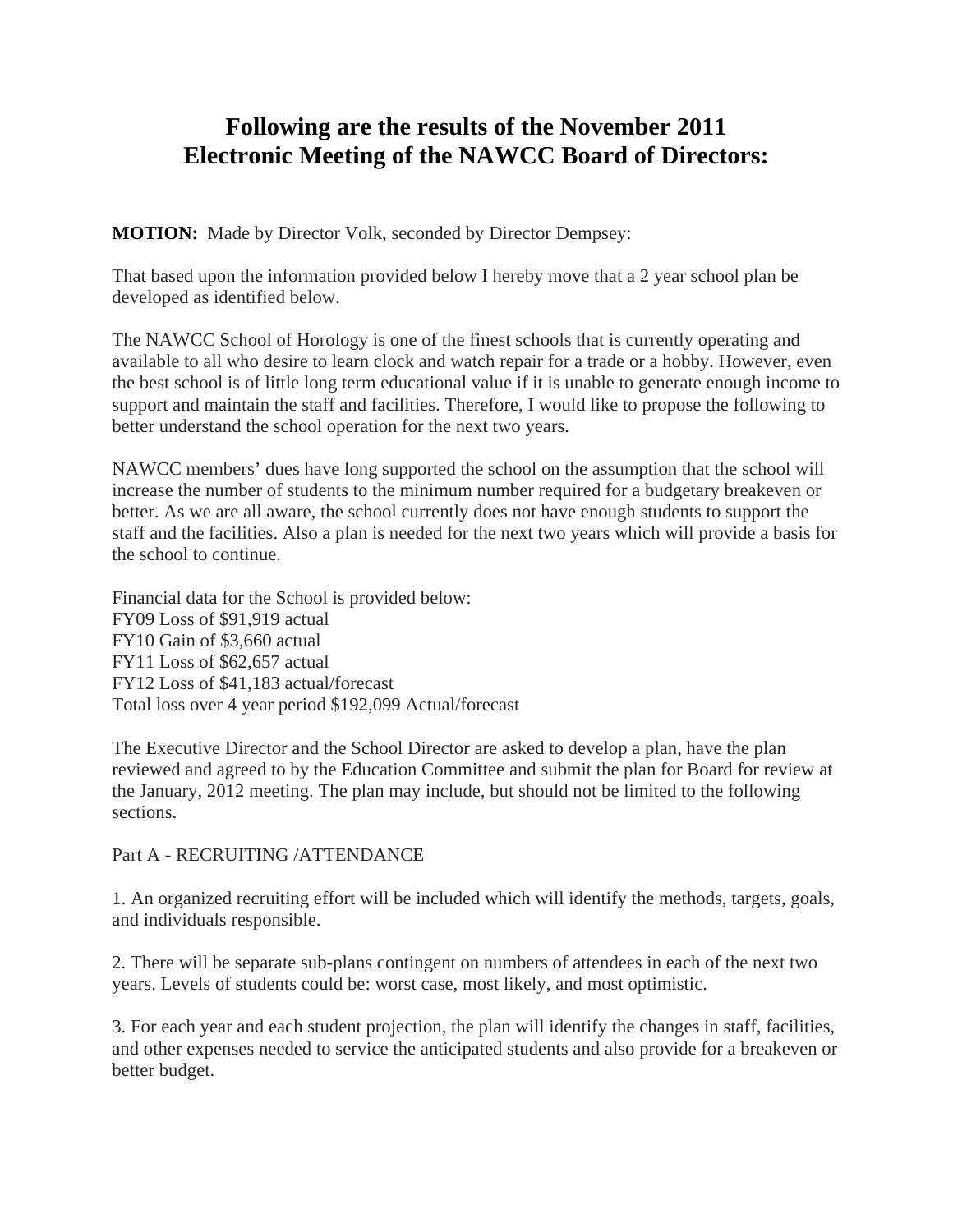4. During the school year, should the number of students fall below the plan level, the plan will identify those changes required to adjust back to breakeven or better at the new level.

Part B – APPRENTICE REPAIR INCOME

1. Provide a year by year net income projections from the apprentice workshop for outside repairs.

2. Should net actual income fall below budget, the plan will identify the specific changes required to return to a breakeven or better.

Part C – DEVELOPMENT

1. Plans to contact outside entities to support the school on a continuing basis (not less than 2 years) to be identified by chapter, company, or individual.

2. This support will be clearly identified and entered as a income line item in the School budget (with supporting schedule of who, what, dollar amounts, etc.).

3. Every quarter, should the expected support fail to materialize the plan will identify what changes will be make to return to a breakeven of better budget

Once the plan is prepared and supported by the board, the Executive Director will administer the plan and will keep the Board informed of the changes required and made.

A quorum being present, This motion has failed, having not received a majority vote in favor.

Voting Yea: Bartels, Dempsey, Dunn, Lee, Volk

Voting Nay: Gregory, McIntyre, Mueller-Maerki, Orr, Thornsberry, Wahlner

Absent: None

**MOTION:** Made by Treasurer Lee, seconded by Director Volk:

That we amend the Long Term NAWCC Investment Policy per the attachment here.

A quorum being present, the motion has failed, having not received the required two-thirds (2/3) (8) majority of the full Board of Directors voting in favor.

Voting Yea: Bartels, Dempsey, Dunn, Lee, Volk,.

Voting Nay: Gregory, McIntyre, Mueller-Maerki, Orr, Thornsberry, Wahlner.

Absent: None